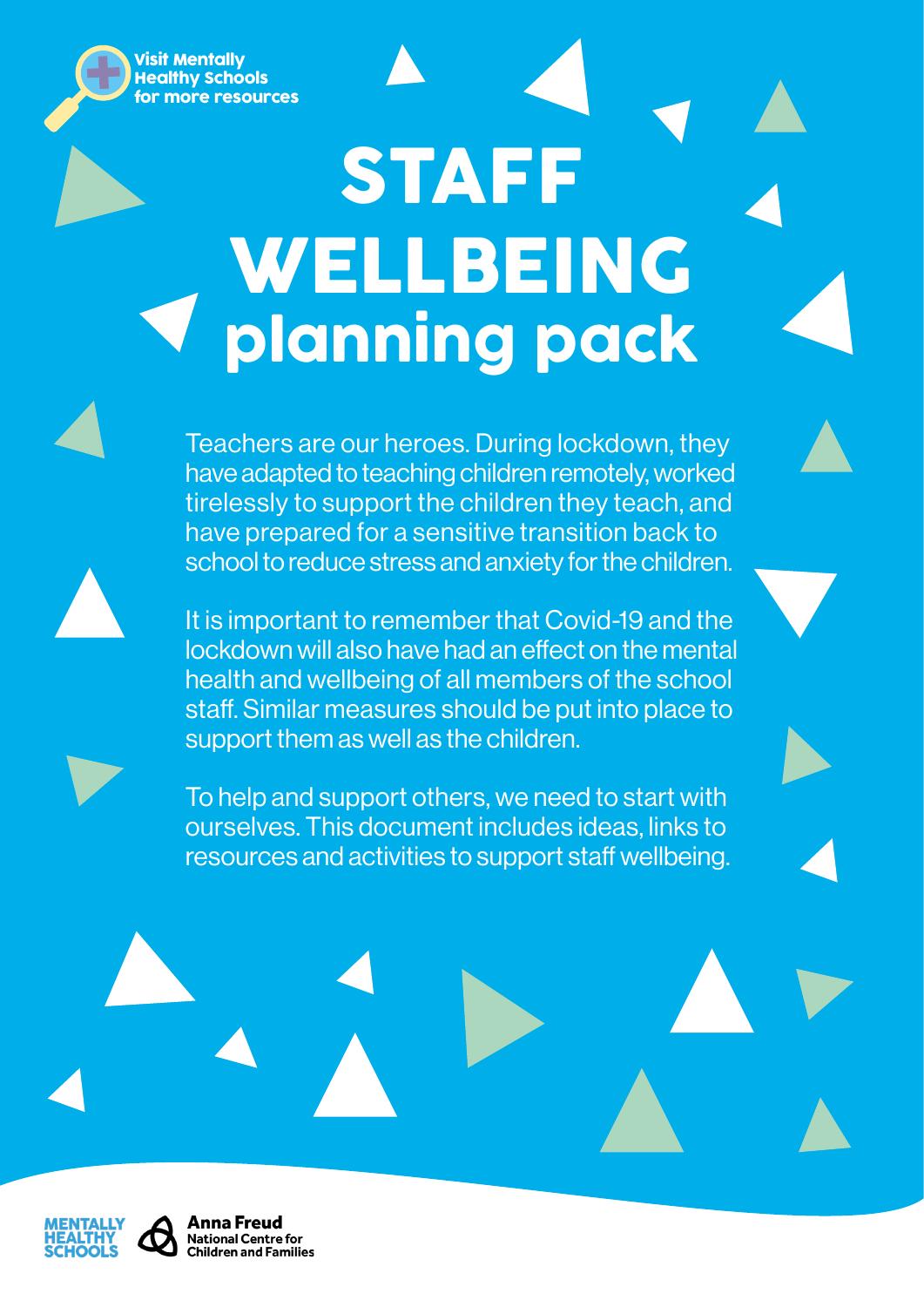

#### 1. Whole-school wellbeing plan



**Visit Mentally** Healthy Schools

[for more resources](https://mentallyhealthyschools.org.uk/mental-health-needs/rebuild-and-recover-resources)



### 2. Plan time for staff wellbeing

In our recent survey of teachers, making time for staff wellbeing in the timetable was overwhelmingly the preferred answer for support Here are some ideas for including staff wellbeing in the timetable:

- Inset days Make time for a whole day focused on wellbeing, and then make this a running agenda item in each future Inset days, to review progress and make improvements
- Staff meetings use this as an opportunity to get a feel of the staff energy. Dedicate at least one staff meeting a term to a wellbeing activity e.g. practising self-care, mindfulness
- Celebrate mental health awareness days as a whole day off regular timetable – use the celebration days to reinforce a whole-school approach to mental health and wellbeing
- Allow PPA and free periods to be taken off site this reduces the number of interruptions from students during time that should be non-contact
- Allow more freedom in the timetable many teachers feel constrained by a strict timetable and are not able to respond to how they or the children are feeling. Allow some freedom so that wellbeing, mindfulness and other activities can be included in brief 5-10 minute slots to respond to the feelings of the staff and children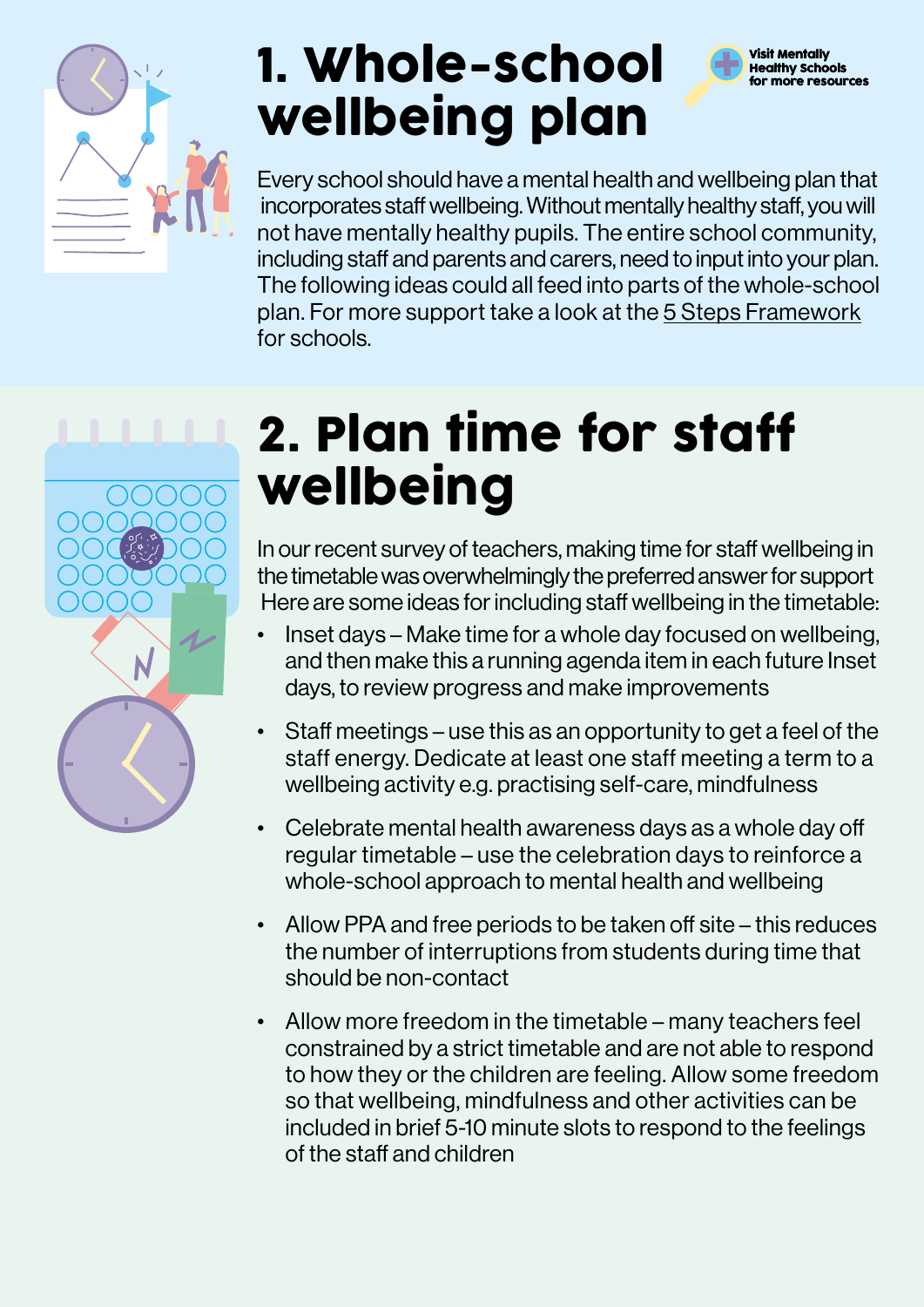• Organise lunchtime wellbeing sessions – staff are often busy even during their lunch break and may get interrupted in the staff room. Create a non-contact space for regular wellbeing activities. You may want to use a guided relaxation like the one below.

#### Square breathing

Sit or stand in a comfortable position.

There are four steps to this breathing technique breathing in for two seconds, pausing for two seconds, breathing out for two seconds and pausing for two seconds. You could draw a square either on a piece of paper or with your fingers in the air, to help you to coordinate your breathing in and out.

Repeat this activity for a few minutes.





#### 3. Staff wellbeing feedback

Finding out how staff are feeling is key to creating a plan tailored to your school. You could create your own survey, or a number of organisations offer support with this, such as the [Wellbeing](https://www.annafreud.org/mental-health-professionals/improving-help/resources/wellbeing-measurement-framework-for-schools/) [Framework](https://www.annafreud.org/mental-health-professionals/improving-help/resources/wellbeing-measurement-framework-for-schools/).

Other ways of collecting feedback from staff could include:

- Check ins either in regular supervisions or with a designated staff wellbeing lead
- An anonymous feedback box place in a private location for staff to share ideas to improve wellbeing